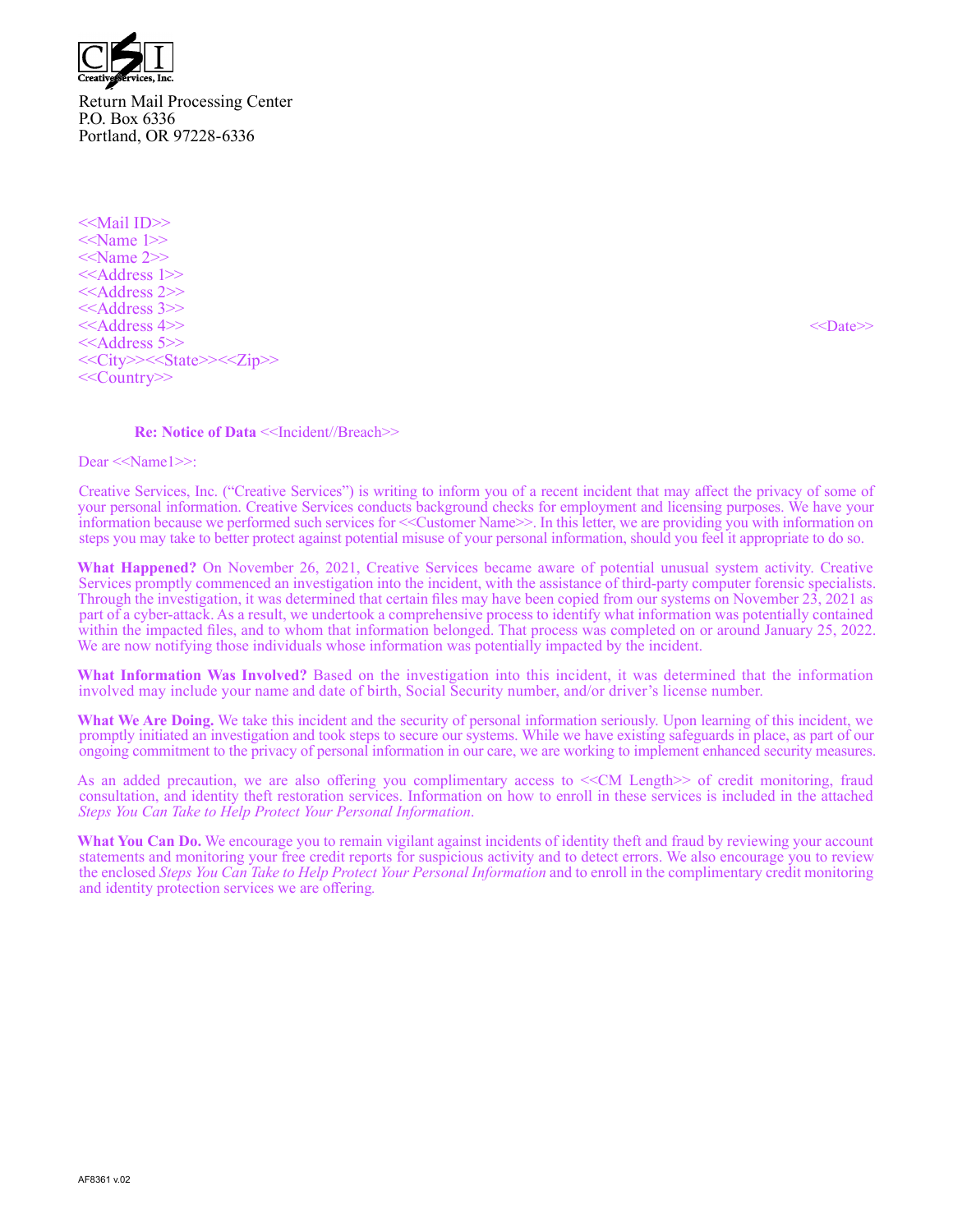**For More Information.** We understand you may have additional questions not addressed by this letter. If you have questions, please call our dedicated assistance line at 855-604-1807 Monday through Friday 9 am – 9 pm EST (excluding major U.S. holidays). Again, we take the privacy and security of the personal information in our care seriously, and sincerely regret any inconvenience or concern this incident may cause you.

Sincerely,

Creative Services, Inc. 64 Pratt Street Mansfield, MA 02048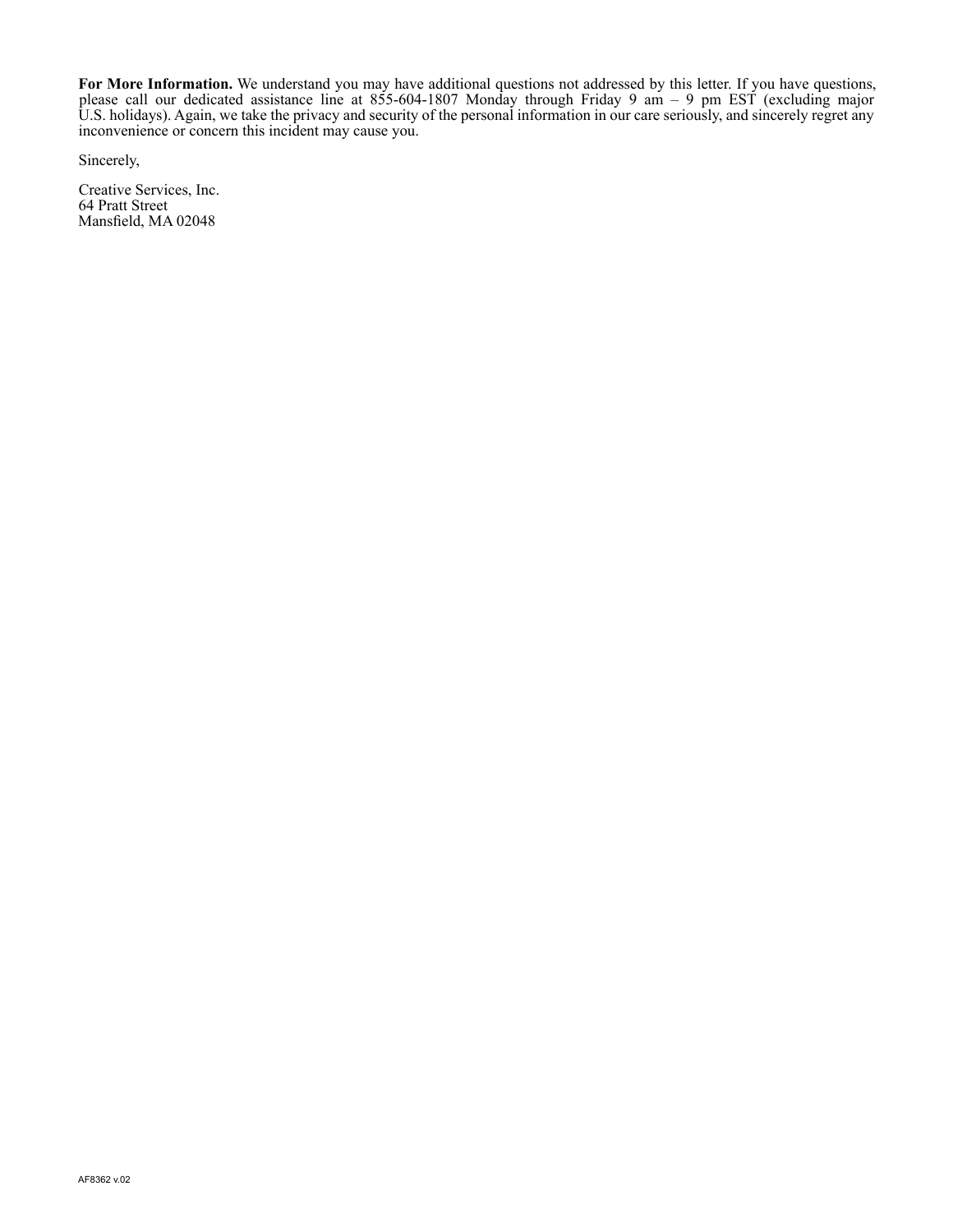# **STEPS YOU CAN TAKE TO HELP PROTECT YOUR PERSONAL INFORMATION**

## **Enroll in Credit Monitoring**

As a safeguard, we have arranged for you to enroll, at no cost to you, in a credit monitoring service provided by Equifax,® one of the three nationwide credit reporting companies. To enroll in credit monitoring please follow the instructions below.

#### Go to *www.equifax.com/activate*.

Enter your unique Activation Code of <<*ACTIVATION CODE>*> then click "Submit" and follow these 4 steps:

- 1. **Register:** Complete the form with your contact information and click "Continue". *If you already have a myEquifax account, click the 'Sign in here' link under the "Let's get started" header. Once you have successfully signed in, you will skip to the Checkout Page in Step 4.*
- 2. Create Account: Enter your email address, create a password, and accept the terms of use.
- 3. **Verify Identity:** To enroll in your product, we will ask you to complete our identity verification process.
- 4. **Checkout:** Upon successful verification of your identity, you will see the Checkout Page.
- Click 'Sign Me Up' to finish enrolling.

#### **You're done!**

The confirmation page shows your completed enrollment. Click "View My Product" to access the product features.

You can sign up for these services anytime between now and <<Enrollment Deadline>>. You will need to activate these services yourself, as we are not able to do so on your behalf.

#### **Monitor Your Accounts**

Under U.S. law, a consumer is entitled to one free credit report annually from each of the three major credit reporting bureaus, Equifax, Experian, and TransUnion. To order your free credit report, visit www.annualcreditreport.com or call, toll-free, 1-877-322-8228. You may also directly contact the three major credit reporting bureaus listed below to request a free copy of your credit report.

Consumers have the right to place an initial or extended "fraud alert" on a credit file at no cost. An initial fraud alert is a 1-year alert that is placed on a consumer's credit file. Upon seeing a fraud alert display on a consumer's credit file, a business is required to take steps to verify the consumer's identity before extending new credit. If you are a victim of identity theft, you are entitled to an extended fraud alert, which is a fraud alert lasting seven years. Should you wish to place a fraud alert, please contact any one of the three major credit reporting bureaus listed below.

As an alternative to a fraud alert, consumers have the right to place a "credit freeze" on a credit report, which will prohibit a credit bureau from releasing information in the credit report without the consumer's express authorization. The credit freeze is designed to prevent credit, loans, and services from being approved in your name without your consent. However, you should be aware that using a credit freeze to take control over who gets access to the personal and financial information in your credit report may delay, interfere with, or prohibit the timely approval of any subsequent request or application you make regarding a new loan, credit, mortgage, or any other account involving the extension of credit. Pursuant to federal law, you cannot be charged to place or lift a credit freeze on your credit report. To request a security freeze, you will need to provide the following information:

- 1. Full name (including middle initial as well as Jr., Sr., II, III, etc.);<br>2. Social Security number:
- Social Security number;
- 3. Date of birth;
- 4. Addresses for the prior two to five years;
- 5. Proof of current address, such as a current utility bill or telephone bill;
- 6. A legible photocopy of a government-issued identification card (state driver's license or ID card, etc.); and
- 7. A copy of either the police report, investigative report, or complaint to a law enforcement agency concerning identity theft if you are a victim of identity theft.

Should you wish to place a credit freeze, please contact the three major credit reporting bureaus listed below:

| Equifax                                                          | <b>Experian</b>                                           | TransUnion                                                   |
|------------------------------------------------------------------|-----------------------------------------------------------|--------------------------------------------------------------|
| https://www.equifax.com/personal/<br>credit-report-services      | https://www.experian.com/help/                            | https://www.transunion.com/credit-help                       |
| 1-888-298-0045                                                   | 1-888-397-3742                                            | 1-833-395-6938                                               |
| Equifax Fraud Alert, P.O. Box 105069<br>Atlanta, GA 30348-5069   | Experian Fraud Alert, P.O. Box 9554,<br>Allen, TX 75013   | TransUnion Fraud Alert, P.O. Box 2000,<br>Chester, PA 19016  |
| Equifax Credit Freeze, P.O. Box 105788<br>Atlanta, GA 30348-5788 | Experian Credit Freeze, P.O. Box 9554,<br>Allen, TX 75013 | TransUnion Credit Freeze, P.O. Box<br>160, Woodlyn, PA 19094 |